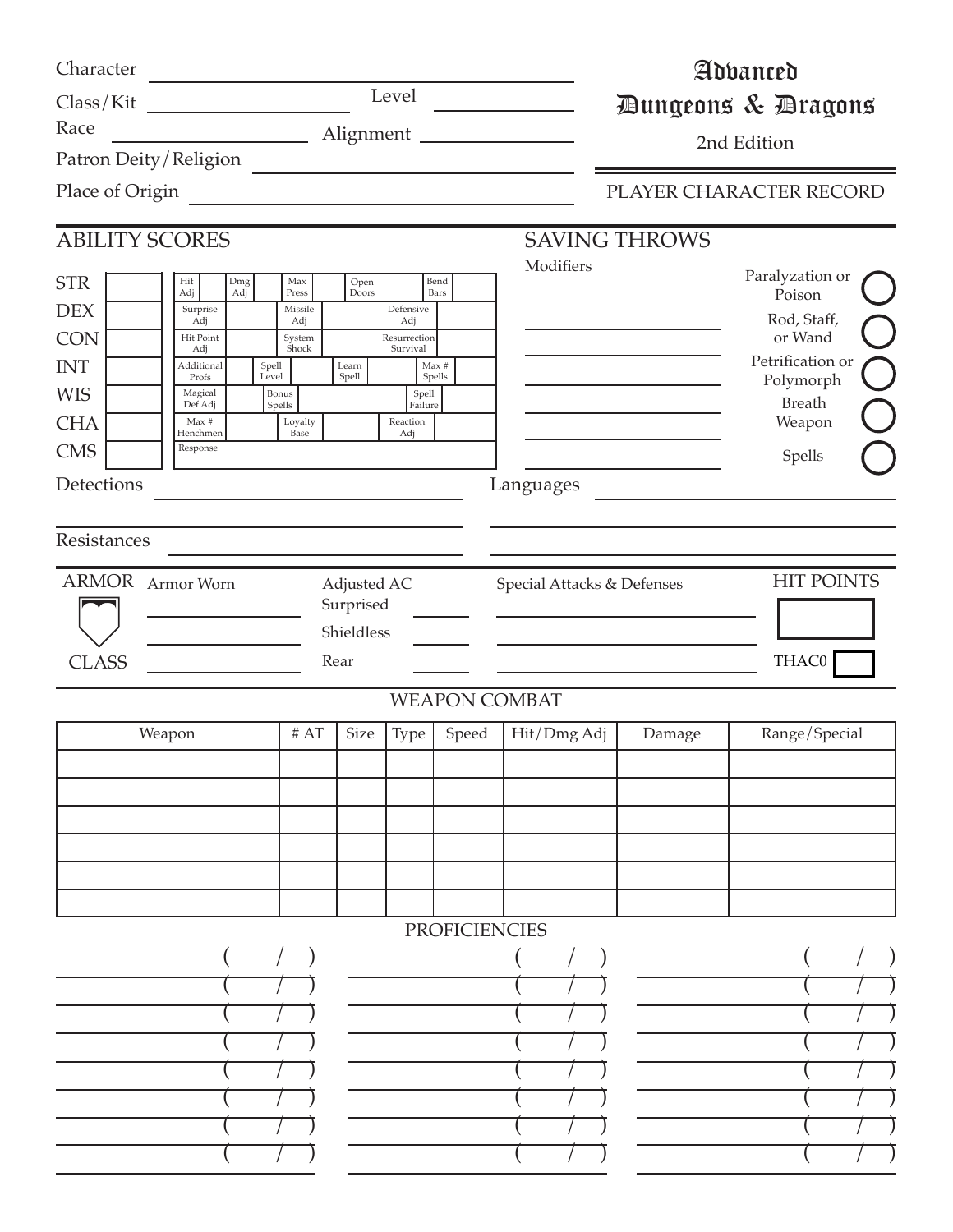| <b>Character Name</b>    | Player Name<br>Sex |    |                                                       | Age<br>Height Weight               |      |        |                    |          |    |
|--------------------------|--------------------|----|-------------------------------------------------------|------------------------------------|------|--------|--------------------|----------|----|
| Level Experience         |                    |    |                                                       |                                    |      |        |                    |          |    |
| Homeland                 | Hair               |    |                                                       |                                    | Eyes |        |                    |          |    |
|                          |                    |    |                                                       |                                    |      |        |                    |          |    |
| <b>EQUIPMENT</b>         |                    |    |                                                       |                                    |      |        |                    |          |    |
| Item                     | Location           | Wt | Item                                                  | Location                           | Wt   | Item   |                    | Location | Wt |
|                          |                    |    |                                                       |                                    |      |        |                    |          |    |
|                          |                    |    |                                                       |                                    |      |        |                    |          |    |
|                          |                    |    |                                                       |                                    |      |        |                    |          |    |
|                          |                    |    |                                                       |                                    |      |        |                    |          |    |
|                          |                    |    |                                                       |                                    |      |        |                    |          |    |
|                          |                    |    |                                                       |                                    |      |        |                    |          |    |
|                          |                    |    |                                                       |                                    |      |        |                    |          |    |
|                          |                    |    |                                                       |                                    |      |        |                    |          |    |
|                          |                    |    |                                                       |                                    |      |        |                    |          |    |
|                          |                    |    |                                                       |                                    |      |        |                    |          |    |
| <b>Total Weight</b>      |                    |    | Encumbrance                                           |                                    |      |        | Movement Rate      |          |    |
|                          |                    |    | <b>MOVEMENT</b> Run $(x10)$ $\_\_\_\_\_\_\_\_\_\$ Day | <b>EXPERIENCE</b>                  |      | Needed |                    | Bonus    |    |
|                          |                    |    | Normal $(x5)$ Hidden $(x2/3)$                         |                                    |      |        |                    |          |    |
| <b>Base Rate</b>         |                    |    | Crawl $(x1/2)$ Special                                |                                    |      |        |                    |          |    |
| <b>MAGIC ITEMS</b>       |                    |    |                                                       |                                    |      |        |                    |          |    |
|                          |                    |    |                                                       |                                    |      |        |                    |          |    |
|                          |                    |    |                                                       |                                    |      |        |                    |          |    |
|                          |                    |    |                                                       |                                    |      |        |                    |          |    |
|                          |                    |    |                                                       |                                    |      |        |                    |          |    |
|                          |                    |    |                                                       |                                    |      |        |                    |          |    |
|                          |                    |    |                                                       |                                    |      |        |                    |          |    |
|                          |                    |    |                                                       |                                    |      |        |                    |          |    |
|                          |                    |    |                                                       |                                    |      |        |                    |          |    |
|                          |                    |    |                                                       | <b>Pick Pockets</b>                |      |        | Read Languages     |          |    |
|                          |                    |    |                                                       | Open Locks                         |      |        | Tightrope Walk     |          |    |
| <b>SPECIAL ABILITIES</b> |                    |    |                                                       | Find/Remove Traps<br>Move Silently |      |        | Pole Vault<br>Fall |          |    |

Climb Walls

Detect Noise

Surprise High Jump

 $\frac{1}{\sqrt{2}}\left(\frac{1}{\sqrt{2}}\right)^{2}=\frac{1}{2}\left(\frac{1}{\sqrt{2}}\right)^{2}$  $\frac{1}{1}$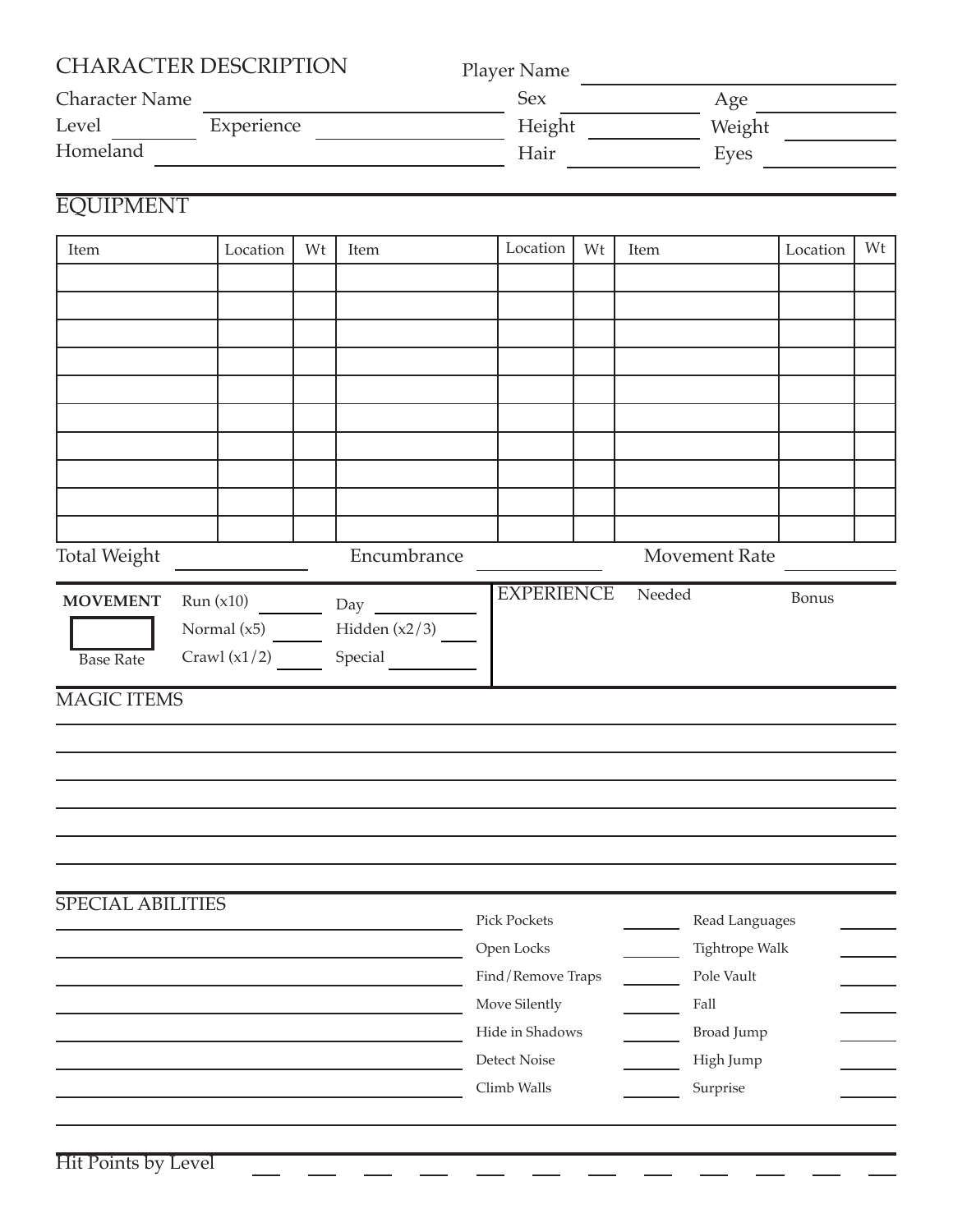| <b>PRIEST</b>        | Zombie           | Ghast |                 |      | Vampire or 9 HD |          |
|----------------------|------------------|-------|-----------------|------|-----------------|----------|
| VS.<br><b>UNDEAD</b> | Ghoul or 2 HD    |       | Wraith or 6 HD  |      | Ghost or 10 HD  |          |
|                      | Shadow or 3-4 HD |       | Mummy or 7 HD   |      | Lich or 11+ HD  |          |
| Skeleton or 1 HD     | Wight or 5 HD    |       | Spectre or 8 HD |      | Special         |          |
| OTHER POSSESSIONS    |                  |       |                 |      |                 |          |
| Item                 | Location         | Item  | Location        | Item |                 | Location |
|                      |                  |       |                 |      |                 |          |
|                      |                  |       |                 |      |                 |          |
|                      |                  |       |                 |      |                 |          |
|                      |                  |       |                 |      |                 |          |
|                      |                  |       |                 |      |                 |          |
|                      |                  |       |                 |      |                 |          |
|                      |                  |       |                 |      |                 |          |
|                      |                  |       |                 |      |                 |          |
|                      |                  |       |                 |      |                 |          |
|                      |                  |       |                 |      |                 |          |
| TREASURE/MONEY       |                  |       |                 |      |                 |          |